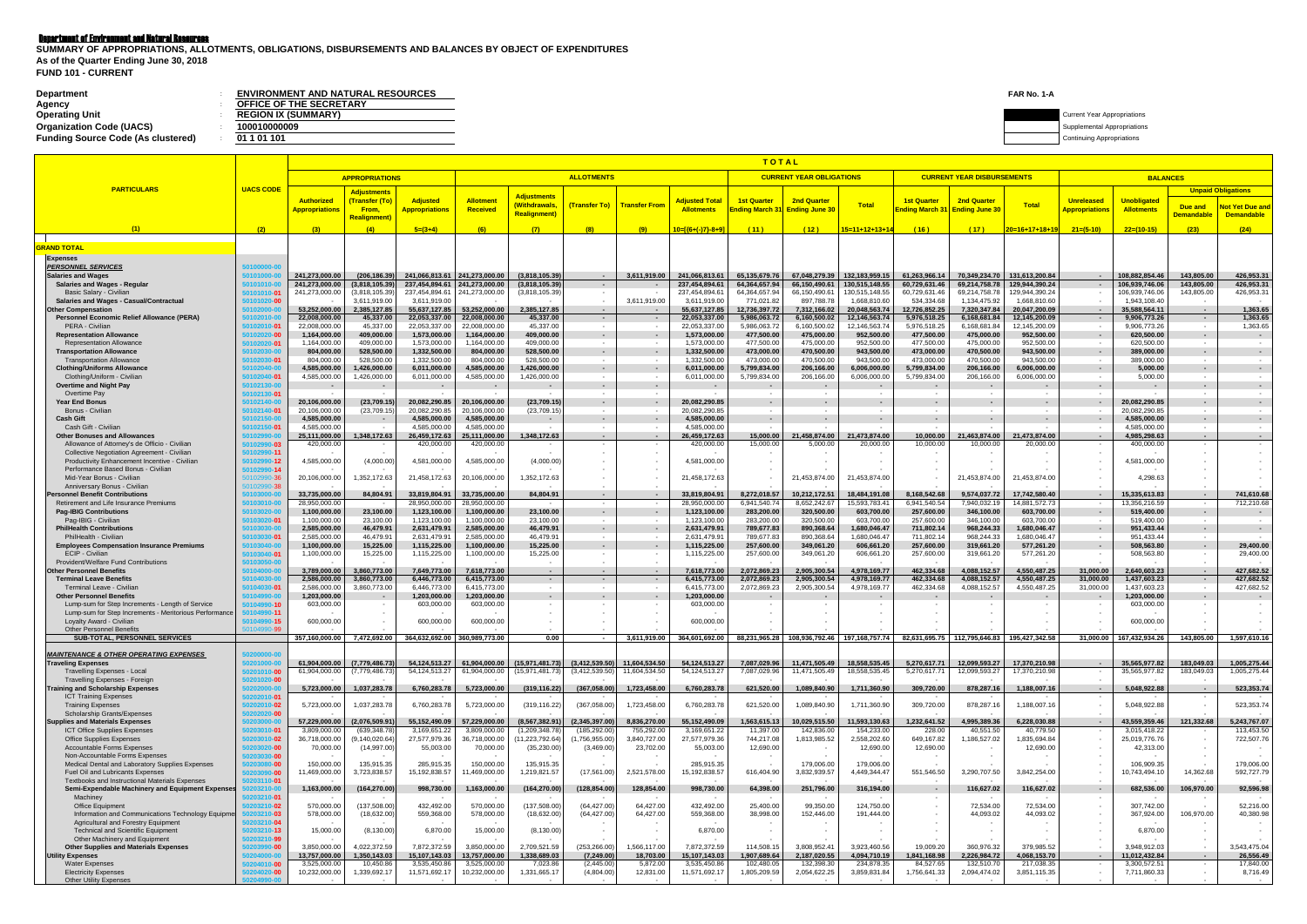### Department of Environment and Natural Resources

| Department                                | <b>ENVIRONMENT AND NATURAL RESOURCES</b> | FAR No. 1-A |                                    |
|-------------------------------------------|------------------------------------------|-------------|------------------------------------|
| Agency                                    | <b>OFFICE OF THE SECRETARY</b>           |             |                                    |
| <b>Operating Unit</b>                     | <b>REGION IX (SUMMARY)</b>               |             | <b>Current Year Appropriations</b> |
| <b>Organization Code (UACS)</b>           | 100010000009                             |             | Supplemental Appropriations        |
| <b>Funding Source Code (As clustered)</b> | 01 1 01 101                              |             | Continuing Appropriations          |
|                                           |                                          |             |                                    |

**FUND 101 - CURRENT SUMMARY OF APPROPRIATIONS, ALLOTMENTS, OBLIGATIONS, DISBURSEMENTS AND BALANCES BY OBJECT OF EXPENDITURES As of the Quarter Ending June 30, 2018**

|                                                                                                           |                                            |                              |                                    |                                                                  | TOTAL                        |                                    |                                    |                               |                               |                                                                                                        |                                 |                                           |                             |                                   |                               |                                                      |                               |                   |                              |
|-----------------------------------------------------------------------------------------------------------|--------------------------------------------|------------------------------|------------------------------------|------------------------------------------------------------------|------------------------------|------------------------------------|------------------------------------|-------------------------------|-------------------------------|--------------------------------------------------------------------------------------------------------|---------------------------------|-------------------------------------------|-----------------------------|-----------------------------------|-------------------------------|------------------------------------------------------|-------------------------------|-------------------|------------------------------|
|                                                                                                           |                                            |                              | <b>APPROPRIATIONS</b>              |                                                                  |                              |                                    | <b>ALLOTMENTS</b>                  |                               |                               |                                                                                                        | <b>CURRENT YEAR OBLIGATIONS</b> |                                           |                             | <b>CURRENT YEAR DISBURSEMENTS</b> |                               |                                                      | <b>BALANCES</b>               |                   |                              |
| <b>PARTICULARS</b>                                                                                        | <b>UACS CODE</b>                           |                              | <b>Adjustments</b>                 |                                                                  |                              |                                    |                                    |                               |                               |                                                                                                        |                                 |                                           |                             |                                   |                               |                                                      |                               |                   | <b>Unpaid Obligations</b>    |
|                                                                                                           |                                            | <b>Authorized</b>            | (Transfer (To)                     | <b>Adjusted</b>                                                  | <b>Allotment</b>             | <b>Adjustments</b><br>(Withdrawals |                                    | (Transfer To) Transfer From   | <b>Adjusted Tota</b>          | <b>1st Quarter</b>                                                                                     | <b>2nd Quarter</b>              | <b>Total</b>                              | <b>1st Quarter</b>          | <b>2nd Quarter</b>                | <b>Total</b>                  | <b>Unreleased</b>                                    | <b>Unobligated</b>            | Due and           | <b>Not Yet Due and</b>       |
|                                                                                                           |                                            | <b>Appropriations</b>        | <b>From.</b><br><b>Realignment</b> | <mark>Appropriations</mark>                                      | Received                     | <b>Realignment</b> )               |                                    |                               | <b>Allotments</b>             | <mark>าding March 31</mark>                                                                            | <b>Ending June 30</b>           |                                           | <mark>nding March 31</mark> | <b>Ending June 30</b>             |                               | <b>Appropriations</b>                                | <b>Allotments</b>             | <b>Demandable</b> | <b>Demandable</b>            |
|                                                                                                           | (2)                                        | (3)                          | $\mathbf{A}$                       | $5=(3+4)$                                                        | (6)                          | (7)                                | (8)                                | (9)                           | $10 = 1(6 + (-17) - 8 + 9)$   | (11)                                                                                                   | (12)                            | <mark>15=11+12+13+1</mark>                | (16)                        | (17)                              | 20=16+17+18+19                | $21=(5-10)$                                          | $22=(10-15)$                  | (23)              | (24)                         |
| <b>Communication Expenses</b><br>Postage and Courier Services                                             | 0205010-0                                  | 13,692,000.00<br>464,000.00  | (313,301.85<br>(20, 257.00)        | 13,378,698.15<br>443,743.00                                      | 13,692,000.00<br>464,000.00  | (473,969.85<br>(36,923.00)         | (114, 632.00)<br>(12,137.00        | 275,300.00<br>28,803.00       | 13,378,698.15<br>443,743.00   | 592,581.50<br>39,732.00                                                                                | 726,441.46<br>58,015.00         | 1,319,022.96<br>97,747.00                 | 462,478.00<br>38,932.00     | 850,898.41<br>57,488.45           | 1,313,376.41<br>96,420.45     | $\sim$<br>$\sim$                                     | 12,059,675.19<br>345,996.0    | . .               | 5,646.55<br>1,326.55         |
| <b>Telephone Expenses</b>                                                                                 | 0205020-1                                  | 9,220,000.00                 | (433, 403.03)                      | 8,786,596.97                                                     | 9,220,000.00                 | (454, 756.03)                      | (6,743.00)                         | 28,096.00                     | 8,786,596.97                  | 301,326.04                                                                                             | 369,846.08                      | 671,172.12                                | 246,822.54                  | 420,349.58                        | 667,172.12                    | $\sim$                                               | 8,115,424.85                  |                   | 4,000.00                     |
| Mobile<br>Landline                                                                                        | 0205020-0<br>0205020-02                    | 2,802,000.00<br>6,418,000.00 | 1,776.00<br>(435, 179.03)          | 2,803,776.00<br>5,982,820.97                                     | 2,802,000.00<br>6,418,000.00 | (1,783.00)<br>(452, 973.03)        | (1, 179.00)<br>(5,564.00)          | 4,738.00<br>23,358.00         | 2,803,776.00<br>5,982,820.97  | 172,723.00<br>128,603.04                                                                               | 257,235.55<br>112,610.53        | 429,958.55<br>241,213.57                  | 150,723.00<br>96,099.54     | 275,235.55<br>145,114.03          | 425,958.55<br>241,213.57      |                                                      | 2,373,817.45<br>5,741,607.40  |                   | 4,000.00                     |
| Internet Subscription Expenses                                                                            | 0205030-00                                 | 3,936,000.00                 | 134,007.18                         | 4,070,007.18                                                     | 3,936,000.00                 | 17,751.18                          | (92, 465.00)                       | 208,721.00                    | 4,070,007.18                  | 240,713.46                                                                                             | 286,670.38                      | 527,383.84                                | 166,233.46                  | 361,150.38                        | 527,383.84                    | $\overline{\phantom{a}}$                             | 3,542,623.34                  |                   |                              |
| Cable, Satellite, Telegraph, and Radio Expenses<br>Survey, Research, Exploration and Development Expenses | 205040-0<br><b>207000-0</b>                | 72,000.00<br>25.000.00       | 6,351.00<br>(9.455.00)             | 78,351.00<br>15.545.00                                           | 72,000.00<br>25.000.00       | (42.00)<br>(80,084.00)             | (3,287.00)<br>(3,469.00)           | 9,680.00<br>74.098.00         | 78,351.00<br>15.545.00        | 10,810.00<br>$\sim$                                                                                    | 11,910.00                       | 22,720.00<br>$\sim$                       | 10,490.00                   | 11,910.00                         | 22,400.00                     | $\sim$<br>$\sim$                                     | 55,631.00<br>15.545.00        |                   | 320.00<br>$\sim$             |
| <b>Survey Expenses</b>                                                                                    | 0207010-00                                 | 25,000.00                    | (9, 455.00)                        | 15,545.00                                                        | 25,000.00                    | (80,084.00)                        | (3,469.00)                         | 74,098.00                     | 15.545.00                     |                                                                                                        |                                 | $\sim$                                    |                             |                                   | $\sim$                        | $\sim$ $-$                                           | 15,545.00                     | $\sim$            | $\sim$                       |
| <b>Confidential, Intelligence and Extraordinary Expenses</b><br><b>Confidential Expenses</b>              | 50210000-0<br>50210010-00                  | 118,000.00                   | $\sim$<br>$\overline{\phantom{a}}$ | 118,000.00                                                       | 118,000.00                   | $\sim$                             | $\sim$<br>$\overline{\phantom{a}}$ | $\sim$                        | 118,000.00                    | 29,400.00                                                                                              | 29,400.00                       | 58.800.00                                 | 29,400.00                   | 29,400.00                         | 58.800.00                     | $\sim$<br>$\sim$                                     | 59,200.00                     | $\sim$            | $\sim$                       |
| <b>Extraordinary and Miscellaneous Expenses</b>                                                           | 50210030-00                                | 118,000.00                   |                                    | 118,000.0                                                        | 118,000.00                   |                                    |                                    |                               | 118,000.00                    | 29,400.00                                                                                              | 29,400.00                       | 58,800.00                                 | 29,400.00                   | 29,400.00                         | 58,800.00                     | $\sim$                                               | 59,200.00                     |                   |                              |
| <b>Professional Services</b><br><b>Legal Services</b>                                                     | 50211000-0<br>50211010-00                  | 26.730.000.00<br>10,000.00   | 6.138.353.02<br>(9, 457.00)        | 32,868,353.02<br>543.00                                          | 26.730.000.00<br>10,000.00   | 2.182.309.02<br>(9,560.00)         | (2,601,289.00)                     | 6.557.333.00<br>103.00        | 32.868.353.02<br>543.00       | 12,034,895.74                                                                                          | 7,862,168.93                    | 19.897.064.67<br>$\overline{\phantom{a}}$ | 4.514.308.52                | 11,402,870.23                     | 15.917.178.75<br>$\sim$       | $\sim$ $\sim$<br>$\sim$                              | 12,971,288.35<br>543.00       | $\sim$            | 3,979,885.92                 |
| <b>Auditing Services</b>                                                                                  | 50211020-00                                | 50,000.00                    | 41,486.50                          | 91,486.50                                                        | 50,000.00                    | 41,122.50                          | (3,469.00)                         | 3,833.00                      | 91,486.50                     | $\sim$ $-$                                                                                             | 32,972.67                       | 32,972.67                                 | $\sim$                      | 32,972.67                         | 32,972.67                     | $\sim$                                               | 58,513.83                     |                   |                              |
| <b>Consultancy Services</b><br><b>ICT Consultancy Services</b>                                            | 50211030-00<br>50211030-0                  |                              |                                    | $\sim$                                                           |                              | (103.00)                           | $\sim$<br>$\sim$                   | 103.00                        | $\sim$                        | $\sim$                                                                                                 |                                 | $\sim$                                    | $\sim$                      |                                   |                               | $\sim$<br>$\overline{\phantom{a}}$                   |                               |                   |                              |
| <b>Consultancy Services</b>                                                                               | 50211030- <b>0</b> 2                       |                              |                                    |                                                                  |                              | (103.00)                           |                                    | 103.00                        |                               |                                                                                                        |                                 |                                           |                             |                                   |                               |                                                      |                               |                   |                              |
| <b>Other Professional Services</b><br><b>General Services</b>                                             | 50211990- <b>0</b> 0<br>50212000-0         | 26,670,000.00<br>505.000.00  | 6,106,323.52<br>2,464,324.16       | 32,776,323.52<br>2.969.324.16                                    | 26,670,000.00<br>505.000.00  | 2,150,849.52<br>2.414.845.16       | (2,597,820.00<br>(41, 914.00)      | 6,553,294.00<br>91,393.00     | 32,776,323.52<br>2.969.324.16 | 12,034,895.74<br>347.398.36                                                                            | 7,829,196.26<br>2.416.269.80    | 19,864,092.00<br>2.763.668.16             | 4,514,308.52<br>346.483.97  | 11,369,897.56<br>880.861.97       | 15,884,206.08<br>1.227.345.94 | $\sim$                                               | 12,912,231.52<br>205.656.00   |                   | 3,979,885.92<br>1,536,322.22 |
| <b>Environmen/Sanitary Services</b>                                                                       | 50212010- <mark>0</mark> 0                 |                              | $\sim$                             |                                                                  |                              |                                    |                                    |                               | $\overline{\phantom{a}}$      |                                                                                                        |                                 |                                           |                             |                                   |                               | $\sim$                                               |                               |                   |                              |
| <b>Janitorial Services</b><br><b>Security Services</b>                                                    | 50212020-00<br>50212030-00                 | 95,000.00<br>315,000.00      | (55, 188.00)<br>2,560,275.16       | 39,812.00<br>2,875,275.16                                        | 95,000.00<br>315,000.00      | (58, 854.00)<br>2,546,545.16       | (5,914.00)<br>(16, 347.00)         | 9,580.00<br>30,077.00         | 39,812.00<br>2,875,275.16     | 347,398.36                                                                                             | 2,416,269.80                    | 2,763,668.16                              | 346,483.97                  | 880,861.97                        | 1,227,345.94                  | $\sim$<br>$\sim$                                     | 39,812.00<br>111,607.00       |                   | 1,536,322.22                 |
| <b>Other General Services</b>                                                                             | 50212990-00                                | 95,000.00                    | (40, 763.00)                       | 54,237.00                                                        | 95,000.00                    | (72, 846.00)                       | (19,653.00)                        | 51,736.00                     | 54,237.00                     |                                                                                                        |                                 |                                           |                             |                                   |                               | $\sim$                                               | 54,237.00                     |                   |                              |
| <b>Other General Services - ICT Services</b>                                                              | 50212990-0 <sup>.</sup>                    | 95,000.00                    | (40, 763.00)                       | 54,237.00                                                        | 95,000.00                    | (72, 846.00)                       | (19,653.00)                        | 51,736.00                     | 54.237.00                     |                                                                                                        |                                 |                                           |                             |                                   |                               | $\overline{\phantom{a}}$                             | 54,237.00                     |                   |                              |
| <b>Other General Services</b><br><b>Repairs and Maintenance</b>                                           | 50212990-99<br>50213000-0                  | 6.329.000.00                 | 10,307,033.77                      | 16,636,033.77                                                    | 6.329.000.00                 | (751,068.23)                       | (8,731,554.00)                     | 19,789,656.00                 | 16.636.033.77                 | 549.508.93                                                                                             | 9,644,013.30                    | 10,193,522.23                             | 177,219.44                  | 2,089,262.51                      | 2.266.481.95                  | $\sim$                                               | 6,442,511.54                  |                   | 7,927,040.28                 |
| Repairs and Maintenance - Land Improvements                                                               | 50213020-0                                 | 1,850,000.00                 | 7,988,704.99                       | 9,838,704.99                                                     | 1,850,000.00                 | (440, 895.01)                      | (8,429,011.00)                     | 16,858,611.00                 | 9,838,704.99                  | 60,000.00                                                                                              | 8,429,011.00                    | 8,489,011.00                              | 36,000.00                   | 973,277.88                        | 1,009,277.88                  | $\sim$                                               | 1,349,693.99                  |                   | 7,479,733.12                 |
| <b>Aquaculture Structures</b><br><b>Reforestation Projects</b>                                            | 50213020-01<br>50213020-02                 | 1,850,000.00                 | 7,988,704.99                       | 9,838,704.99                                                     | 1,850,000.00                 | (440, 895.01)                      | (8,429,011.00                      | 16,858,611.00                 | 9,838,704.99                  | 60,000.00                                                                                              | 8,429,011.00                    | 8,489,011.00                              | 36,000.00                   | 973,277.88                        | 1,009,277.88                  | $\overline{\phantom{a}}$                             | 1,349,693.99                  |                   | 7,479,733.12                 |
| Other Land Improvements                                                                                   | 50213020-99                                |                              |                                    |                                                                  |                              |                                    |                                    |                               |                               |                                                                                                        |                                 |                                           |                             |                                   |                               |                                                      |                               |                   |                              |
| Repairs and Maintenance - Buildings and Other Structure<br><b>Buildings</b>                               | 60213040-0<br>50213040-0                   | 800,000.00<br>75,000.00      | 1,183,456.94<br>1,707,593.00       | 1,983,456.94<br>1,782,593.00                                     | 800,000.00<br>75,000.00      | (571, 022.06)<br>(46, 886.00)      | (6,774.00)<br>(6,774.00)           | 1,761,253.00<br>1,761,253.00  | 1,983,456.94<br>1,782,593.00  | $\sim$                                                                                                 |                                 |                                           | $\sim$                      |                                   |                               | $\overline{\phantom{a}}$<br>$\overline{\phantom{a}}$ | 1,983,456.94<br>1,782,593.00  |                   |                              |
| <b>Hostels and Dormitories</b>                                                                            | 50213040-00                                |                              |                                    |                                                                  |                              |                                    |                                    |                               |                               |                                                                                                        |                                 |                                           |                             |                                   |                               |                                                      |                               |                   |                              |
| <b>Other Structures</b><br>Repairs and Maintenance - Machinery and Equipment                              | 50213040-99<br>50213050-0                  | 725,000.00<br>1,359,000.00   | (524, 136.06)<br>(293,002.88)      | 200,863.94<br>1,065,997.12                                       | 725,000.00<br>1,359,000.00   | (524,136.06<br>(957, 439.88)       | (101, 954.00)                      | 766,391.00                    | 200,863.94<br>1,065,997.1٪    | 900.00                                                                                                 | 84,650.00                       | 85,550.00                                 | 900.00                      | 17,000.00                         | 17,900.00                     | $\overline{\phantom{a}}$<br>$\overline{\phantom{a}}$ | 200,863.94<br>980,447.12      |                   | 67,650.00                    |
| Machinery                                                                                                 | 50213050-0                                 |                              |                                    |                                                                  |                              |                                    |                                    |                               | $\overline{\phantom{a}}$      | $\overline{\phantom{a}}$                                                                               |                                 |                                           |                             |                                   |                               | $\sim$                                               |                               |                   |                              |
| <b>Office Equipment</b><br>Information and Communication Technology Equipment                             | 50213050-02<br>50213050-03                 | 385,000.00<br>964,000.00     | 82,733.00<br>(369, 748.88)         | 467,733.00<br>594,251.12                                         | 385,000.00<br>964,000.00     | 70,968.00<br>1,020,057.88)         | (24, 299.00)<br>(77,655.00)        | 36,064.00<br>727,964.00       | 467,733.00<br>594,251.12      | 900.00                                                                                                 | 84,650.00                       | 85,550.00                                 | 900.00                      | 17,000.00                         | 17,900.00                     | $\sim$<br>$\overline{\phantom{a}}$                   | 382,183.00<br>594,251.12      |                   | 67,650.00                    |
| Agricultural and Forestry Equipment                                                                       | 50213050-04                                |                              |                                    |                                                                  |                              |                                    |                                    |                               |                               |                                                                                                        |                                 |                                           |                             |                                   |                               |                                                      |                               |                   |                              |
| <b>Technical and Scientific Equipment</b><br>Other Machinery and Equipment                                | 50213050-14<br>50213050-99                 | 10,000.00                    | (5,987.00)                         | 4,013.00                                                         | 10,000.00                    | (5,987.00)<br>(2,363.00)           | $\overline{\phantom{a}}$           | 2,363.00                      | 4,013.00                      |                                                                                                        |                                 |                                           |                             |                                   |                               |                                                      | 4,013.00                      |                   |                              |
| <b>Repairs and Maintenance - Transportation Equipment</b>                                                 | 50213060-0                                 | 2,320,000.00                 | 1,419,379.72                       | 3,739,379.72                                                     | 2,320,000.00                 | 1,221,160.72                       | (185,724.00)                       | 383,943.00                    | 3,739,379.72                  | 488,608.93                                                                                             | 1,130,352.30                    | 1,618,961.23                              | 140,319.44                  | 1,098,984.63                      | 1,239,304.07                  | $\overline{\phantom{a}}$                             | 2,120,418.49                  |                   | 379,657.16                   |
| <b>Motor Vehicles</b><br>Aircraft & Aircraft Ground Equipment                                             | 50213060-0 <sup>.</sup><br>50213060-03     | 2,220,000.00                 | 1,397,481.72                       | 3,617,481.72                                                     | 2,220,000.00                 | 1,278,133.72                       | (115, 650.00)                      | 234,998.00                    | 3,617,481.72                  | 488,608.93                                                                                             | 1,130,352.30                    | 1,618,961.23                              | 140,319.44                  | 1,098,984.63                      | 1,239,304.07                  | $\overline{\phantom{a}}$                             | 1,998,520.49                  |                   | 379,657.16                   |
| Watercrafts                                                                                               | 50213060- <b>04</b>                        | 100,000.00                   | (44, 525.00)                       | 55,475.00                                                        | 100,000.00                   | (44, 525.00)                       | (7,952.00)                         | 7,952.00                      | 55,475.00                     |                                                                                                        |                                 |                                           |                             |                                   |                               |                                                      | 55,475.00                     |                   |                              |
| <b>Other Transportation Equipment</b><br><b>Repairs and Maintenance - Furniture and Fixtures</b>          | 50213060- <b>9</b> 9<br>50213070-0         |                              | 66,423.00<br>8,495.00              | 66,423.00<br>8,495.00                                            |                              | (12, 448.00)<br>(2,872.00)         | (62, 122.00)<br>(8,091.00          | 140,993.00<br>19,458.00       | 66,423.00<br>8,495.00         |                                                                                                        |                                 |                                           |                             |                                   |                               |                                                      | 66,423.00<br>8,495.00         |                   |                              |
| Taxes, Insurance Premiums and Other Fees                                                                  | 50215000-0                                 | 300,000.00                   | 1,005,149.59                       | 1,305,149.59                                                     | 300,000.00                   | 994,209.59                         | (25,989.00)                        | 36,929.00                     | 1,305,149.59                  | 753,763.91                                                                                             | 300,077.82                      | 1,053,841.73                              | 743,545.13                  | 293,385.35                        | 1.036.930.48                  | $\overline{a}$                                       | 251,307.86                    |                   | 16,911.25                    |
| Taxes, Insurance Premiums and Other Fees<br>Taxes, Duties and Licenses                                    | )215010-0<br>50215010-01                   |                              | 5,239.00<br>5,239.00               | 5,239.00<br>5,239.00                                             |                              | (545.00)<br>(545.00)               | (2,613.00)<br>(2,613.00)           | 8,397.00<br>8,397.00          | 5,239.00<br>5,239.00          | $\sim$                                                                                                 |                                 |                                           |                             |                                   |                               | $\overline{\phantom{a}}$                             | 5,239.00<br>5,239.00          |                   |                              |
| Tax Refund                                                                                                | 50215010-02                                |                              |                                    |                                                                  |                              |                                    |                                    |                               |                               |                                                                                                        |                                 |                                           |                             |                                   |                               | $\sim$                                               |                               |                   |                              |
| <b>Fidelity Bond Premiums</b><br><b>Insurance Expenses</b>                                                | 50215020-00<br>50215030-00                 | 150,000.00<br>150,000.00     | 35,887.60<br>964,022.99            | 185,887.60<br>1,114,022.99                                       | 150,000.00<br>150,000.00     | 35,887.60<br>958,866.99            | (10, 170.50)<br>(13, 205.50)       | 10,170.50<br>18,361.50        | 185,887.60<br>1,114,022.99    | 87,000.00<br>666,763.91                                                                                | 23,025.00<br>277,052.82         | 110,025.00<br>943,816.73                  | 87,000.00<br>656,545.13     | 23,025.00<br>270,360.35           | 110,025.00<br>926,905.48      | $\sim$<br>$\sim$                                     | 75,862.60<br>170,206.26       |                   | 16,911.25                    |
| <b>Labor and Wages</b>                                                                                    | 50216000-0                                 |                              | 2,000,000.00                       | 2,000,000.00                                                     | $\sim$                       | $\sim$                             | <b>Contract</b>                    | 2,000,000.00                  | 2,000,000.00                  | $\sim$ $\sim$                                                                                          | $\sim$                          | $\sim$                                    | $\sim$ $\sim$               | $\sim$                            | $\sim$                        | $\sim$                                               | 2,000,000.00                  | $\sim$            | <b>Contract Contract</b>     |
| Labor and Wages<br><b>Other Maintenance and Operating Expenses</b>                                        | 50216010-00<br>50299000-0                  | 13,060,000.00                | 2,000,000.00<br>32,105,619.14      | 2,000,000.00<br>45,165,619.14                                    | 13,060,000.00                | 19,233,050.14                      | $\sim$<br>(1,408,591.50)           | 2,000,000.00<br>14,281,160.50 | 2,000,000.00<br>45,165,619.14 | $\sim$ $-$<br>14,065,378.75                                                                            | 13,597,542.80                   | $\sim$<br>27,662,921.55                   | $\sim$<br>6,593,021.02      | 15,202,265.33                     | 21,795,286.35                 | $\sim$<br>$\sim$                                     | 2,000,000.00<br>17,502,697.59 | 85,500.00         | 5,782,135.20                 |
| <b>Advertising Expenses</b>                                                                               | 50299010- <b>00</b>                        | 340,000.00                   | (108, 193.00)                      | 231,807.00                                                       | 340,000.00                   | (110, 583.00)                      | (4,951.00)                         | 7,341.00                      | 231,807.00                    | 84,690.00                                                                                              | 5,760.00                        | 90,450.00                                 | 4,690.00                    | 37,260.00                         | 41,950.00                     | $\sim$                                               | 141,357.00                    |                   | 48,500.00                    |
| <b>Printing and Publication Expenses</b><br><b>Representation Expenses</b>                                | 50299020- <b>00</b><br>50299030- <b>00</b> | 300,000.00<br>85,000.00      | 22,552.00<br>329,149.00            | 322,552.00<br>414,149.00                                         | 300,000.00<br>85,000.00      | 596.00<br>(22, 757.00)             | (16, 330.00)<br>(4,046.00)         | 38,286.00<br>355,952.00       | 322,552.00<br>414,149.00      | 1,695.00<br>10,000.00                                                                                  | 18,890.00<br>265,000.00         | 20,585.00<br>275,000.00                   | 1,695.00<br>10,000.00       | 18,890.00<br>265,000.00           | 20,585.00<br>275,000.00       | $\sim$<br>$\sim$                                     | 301,967.00<br>139,149.00      |                   |                              |
| <b>Transportation and Delivery Expenses</b>                                                               | 0299040- <b>00</b>                         | 85,000.00                    | 991,874.00                         | 1,076,874.00                                                     | 85,000.00                    | (19,894.00)                        | (8,007.00)                         | 1,019,775.00                  | 1,076,874.00                  |                                                                                                        | 30,000.00                       | 30,000.00                                 |                             | 30,000.00                         | 30,000.00                     | $\sim$                                               | 1,046,874.00                  |                   |                              |
| <b>Rent/Lease Expenses</b><br>Rents - Building and Structures                                             | 60299050-0<br>60299050-01                  | 1,456,000.00                 | (16, 694.02)                       | 1,439,305.98                                                     | 1,456,000.00                 | (1,520,360.02)                     | (687, 820.50)                      | 2,191,486.50                  | 1,439,305.98                  | 21,000.00                                                                                              | 24,000.00                       | 45,000.00                                 | 21,000.00                   | 24,000.00                         | 45,000.00                     | $\sim$                                               | 1,394,305.98                  |                   |                              |
| Rents - Land                                                                                              | 50299050- <b>02</b>                        |                              |                                    |                                                                  |                              |                                    |                                    |                               | $\overline{\phantom{a}}$      | $\sim$                                                                                                 |                                 |                                           | $\sim$                      |                                   |                               | $\overline{\phantom{a}}$                             |                               |                   |                              |
| Rents - Motor Vehicles<br>Rents - Equipment                                                               | 50299050-03<br>0299050-04                  |                              | 2,912.00<br>1,199,879.80           | 2,912.00<br>1,199,879.80                                         | $\overline{\phantom{a}}$     | (515.00)                           | (2,445.00)                         | 5,872.00<br>1,199,879.80      | 2,912.00<br>1,199,879.80      | $\sim$                                                                                                 |                                 |                                           |                             |                                   |                               | $\sim$<br>$\overline{\phantom{a}}$                   | 2,912.00<br>1,199,879.80      |                   |                              |
| <b>Rents - Living Quarters</b>                                                                            | 50299050- <b>05</b>                        | 96,000.00                    |                                    | 96,000.00                                                        | 96,000.00                    |                                    | $\sim$                             |                               | 96,000.00                     | 21,000.00                                                                                              | 24,000.00                       | 45,000.00                                 | 21,000.00                   | 24,000.00                         | 45,000.00                     | $\overline{\phantom{a}}$                             | 51,000.00                     |                   |                              |
| <b>Operating Lease</b><br>Rents - ICT Machinery and Equipment                                             | 0299050-0(<br>0299050- <b>08</b>           | 1,360,000.00                 | (1, 219, 485.82)                   | 140,514.18                                                       | 360,000.00                   | (1,519,845.02)                     | (685, 375.50)                      | 985,734.70                    | 140,514.18                    | $\sim$                                                                                                 |                                 | $\overline{\phantom{a}}$                  | $\overline{\phantom{a}}$    |                                   |                               | $\overline{\phantom{a}}$<br>$\sim$                   | 140,514.18                    |                   |                              |
| Membership Dues and Contributions to Organizations                                                        | 299060-00                                  |                              |                                    |                                                                  |                              |                                    |                                    |                               |                               | $\sim$                                                                                                 |                                 |                                           |                             |                                   |                               | $\sim$                                               |                               |                   |                              |
| <b>Subscription Expenses</b><br><b>Other Subscription Expenses</b>                                        | 50299070-00<br>50299070-99                 | 35,000.00<br>35,000.00       | (23,059.00)<br>(23,059.00)         | 11,941.00<br>11,941.00                                           | 35,000.00<br>35,000.00       | (28, 561.00)<br>(28, 561.00)       | (4,214.00)<br>(4,214.00)           | 9,716.00<br>9,716.00          | 11,941.00<br>11,941.00        | $\sim$<br>$\sim$                                                                                       | ٠.                              |                                           | $\sim$                      | ٠.                                |                               | $\sim$                                               | 11,941.00<br>11,941.00        | $\sim$            |                              |
| <b>Donations</b>                                                                                          | 0299080-00                                 |                              |                                    |                                                                  |                              |                                    |                                    |                               |                               |                                                                                                        |                                 |                                           |                             |                                   |                               | $\sim$                                               |                               |                   |                              |
| <b>Other Maintenance and Operating Expenses</b><br>Website Maintenance                                    | 0299990-00<br>0299990-01                   | 10,759,000.00                | 30,909,990.16                      | 41,668,990.16                                                    | 10,759,000.00                | 20,934,609.16                      | (683, 223.00)                      | 10,658,604.00                 | 41,668,990.16                 | 13,947,993.75                                                                                          | 13,253,892.80                   | 27,201,886.55                             | 6,555,636.02                | 14,827,115.33                     | 21,382,751.35                 | $\sim$<br>$\overline{\phantom{a}}$                   | 14,467,103.61                 | 85,500.00         | 5,733,635.20                 |
| Other Maintenance and Operating Expenses                                                                  | 0299990-99                                 | 10,759,000.00                | 30,909,990.16                      | 41,668,990.16                                                    | 10,759,000.00                | 20,934,609.16                      | (683,223.00)                       | 10,658,604.00                 | 41,668,990.16                 | 13,947,993.75                                                                                          | 13,253,892.80                   | 27,201,886.55                             | 6,555,636.02                | 14,827,115.33                     | 21,382,751.35                 |                                                      | 14,467,103.61                 | 85,500.00         | 5,733,635.20                 |
| <b>SUB-TOTAL, MOOE</b>                                                                                    |                                            |                              |                                    | 199,372,000.00   46,229,153.00   245,601,153.00   199,372,000.00 |                              |                                    |                                    |                               |                               | $(19.059.682.00)$ 65.288.835.00 245,601,153.00 39,552,781.92 59,353,796.55 98,906,578.47 21,520,604.29 |                                 |                                           |                             |                                   | 50,949,198.31 72,469,802.60   | $\sim$ 100 $\mu$                                     | 146,694,574.53                |                   | 389,881.71 26,046,894.16     |